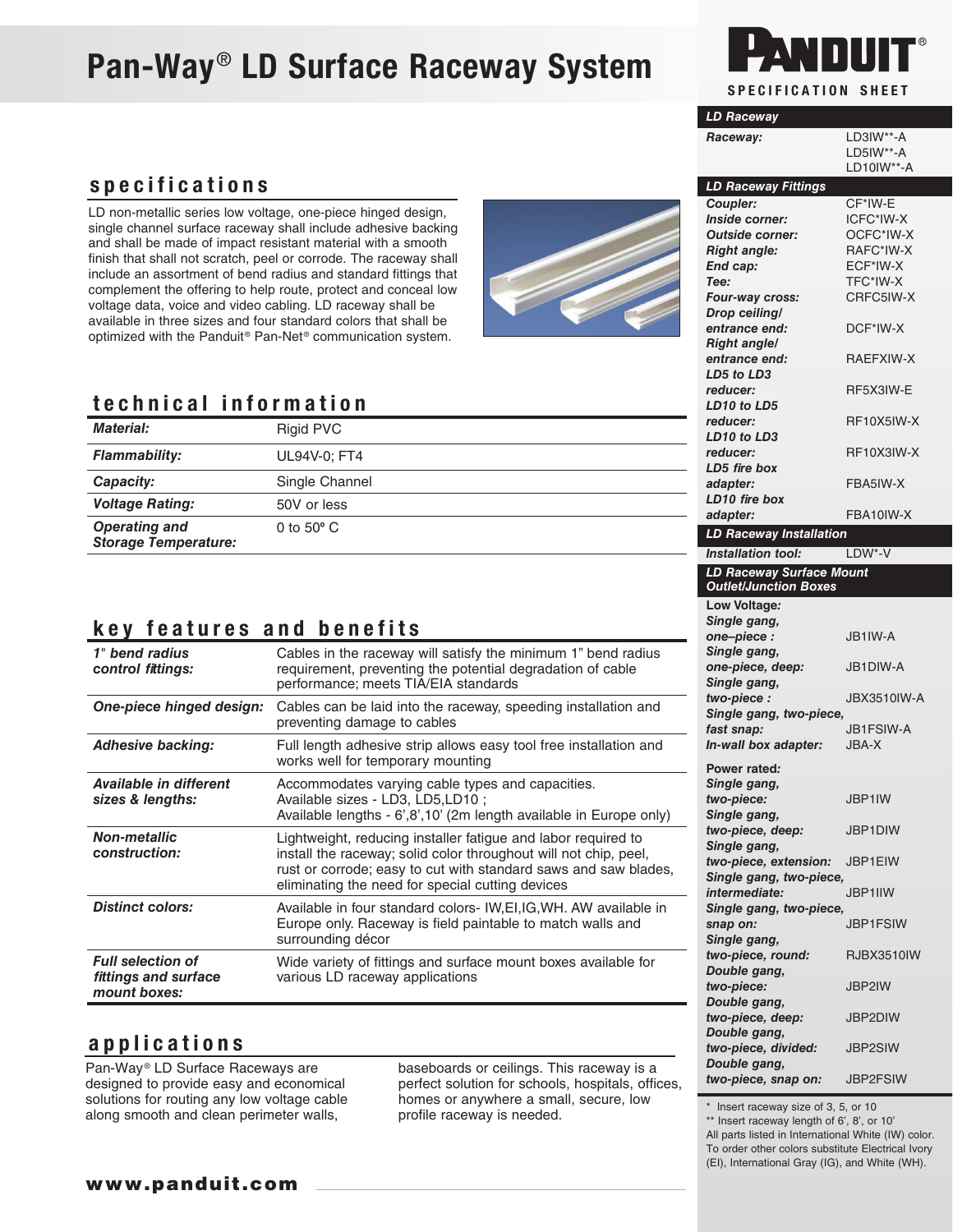# Pan-Way ® LD Surface Raceway System

## Wire Fill

|                                          |                     | <b>Electrical Cables</b> |            |                 |                                           |                                                                   |             |             |                |              |                |                 | Audio/Video |             | <b>Fiber Optic</b><br>Cable |            |
|------------------------------------------|---------------------|--------------------------|------------|-----------------|-------------------------------------------|-------------------------------------------------------------------|-------------|-------------|----------------|--------------|----------------|-----------------|-------------|-------------|-----------------------------|------------|
|                                          | <b>Fill</b><br>Area | 14<br><b>AWG</b>         | 12<br>AWG  | 10<br>AWG       | Data Grade Cables<br><b>24 AWG/UTP CM</b> |                                                                   |             |             |                |              |                |                 |             |             |                             |            |
| <b>Raceway Type</b><br>and Configuration |                     | THHN/T90                 |            | Cat 5e - Plenum |                                           | Cat. 6                                                            |             | Cat. 6A     |                | Cat. 6A (SD) |                | RG <sub>6</sub> |             | 2 Strand    |                             |            |
|                                          | $(in^2)$            | 0.111                    | 0.130      | 0.164           |                                           | $DIA. = 0.193$<br>$DIA. = 0.24$<br>$DIA. = 0.24$<br>$DIA. = 0.30$ |             |             | $DIA. = 0.275$ |              | $DIA. = 0.175$ |                 |             |             |                             |            |
|                                          |                     | <b>FILL</b>              |            | <b>FILL</b>     |                                           | <b>FILL</b>                                                       |             | <b>FILL</b> |                | <b>FILL</b>  |                | <b>FILL</b>     |             | <b>FILL</b> |                             |            |
|                                          |                     | MAX                      | <b>MAX</b> | <b>MAX</b>      | <b>SPEC</b>                               | <b>MAX</b>                                                        | <b>SPEC</b> | <b>MAX</b>  | <b>SPEC</b>    | <b>MAX</b>   | <b>SPEC</b>    | <b>MAX</b>      | <b>SPEC</b> | <b>MAX</b>  | <b>SPEC</b>                 | <b>MAX</b> |
|                                          |                     | (UL Temp Rise Test)      |            | 40%             | 60%                                       | 40%                                                               | 60%         | 40%         | 60%            | 40%          | 60%            | 40%             | 60%         | 40%         | 60%                         |            |
| LD <sub>3</sub>                          | 0.21                | $***$                    | $***$      | $***$           | 2                                         | 4                                                                 |             | 2           |                |              |                | 2               |             | 2           | 3                           | 5          |
| LD <sub>5</sub>                          | 0.38                | $***$                    | $***$      | $***$           | 5                                         | ⇁                                                                 | 3           | 5           | 2              | 3            | 3              | 5               | 2           | 3           | 6                           | 9          |
| <b>LD10</b>                              | 00.1                | $***$                    | $***$      | $***$           | 13                                        | 20                                                                | 8           | 13          | 5              | 8            | 8              | 13              | 6           | 10          | 16                          | 24         |

#### LD Raceway





**LD5**



Fittings

















**ECF TFC CRFC5 DCF**







**RAEFX RF FBA LDW**

www.panduit.com